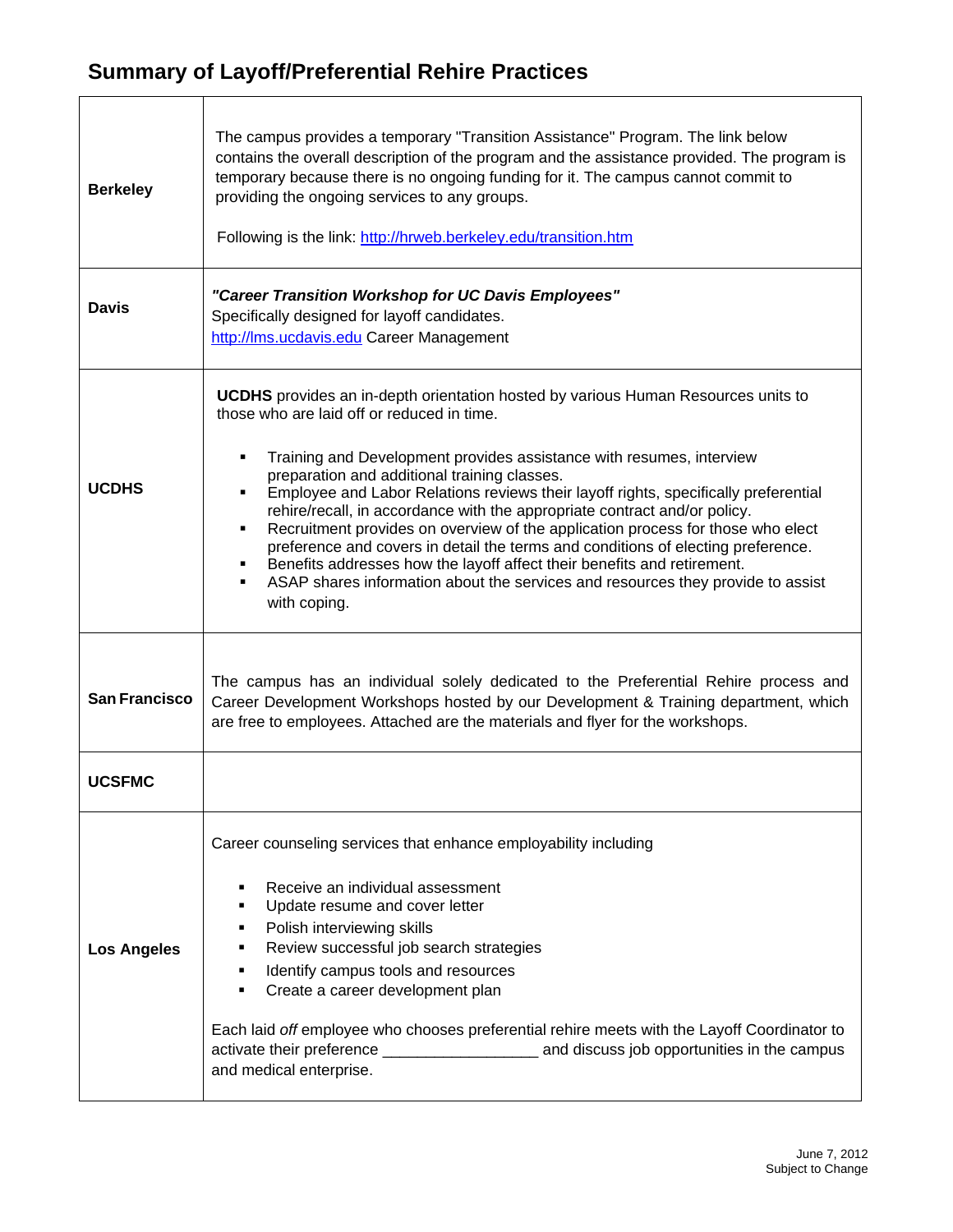| <b>UCLAMC</b>     | Each laid off employee who chooses preferential rehire meets with the layoff intake<br>coordinator to activate their preference and discuss opportunities.<br><b>Services offered:</b><br>Resume writing /interviewing skills classes offered<br>Outplacement services (usually at the higher levels)                                                                                                                                                                                                                                                                                                                                                                                                                                                                                                                                                                                                                                                                                                                                                                                                                                                                                        |
|-------------------|----------------------------------------------------------------------------------------------------------------------------------------------------------------------------------------------------------------------------------------------------------------------------------------------------------------------------------------------------------------------------------------------------------------------------------------------------------------------------------------------------------------------------------------------------------------------------------------------------------------------------------------------------------------------------------------------------------------------------------------------------------------------------------------------------------------------------------------------------------------------------------------------------------------------------------------------------------------------------------------------------------------------------------------------------------------------------------------------------------------------------------------------------------------------------------------------|
| <b>Riverside</b>  | Recall/Pref Rehire policy information by bargaining units at:<br>http://hr.ucr.edu/docs/labor relations/PrefRehireSeveranceAt-A-Glance%20Aug%202010.pdf<br>Comprehensive collection of resources for laid off employees at the<br>HeRe to Help website: http://hr.ucr.edu/emplovee/heretohelp.html<br>The HR Staff Employment and Development unit provides the following services for the laid<br>off employee:<br>1. Meeting to discuss preferential rehire rights, recall rights and severance<br>2. Consultation on resume writing, cover letters, and interviewing skills<br>3. Review of resources available, e.g. - HeRe to Help website, temporary agencies,<br>local resources, etc.<br>4. Access to regularly scheduled workshops sponsored by Human Resources are<br>available free of charge during the Preferential Rehire period. Some restrictions may<br>apply to courses that are specifically related to University functions or presented by<br>facilitators other than Human Resources staff.                                                                                                                                                                            |
| <b>Santa Cruz</b> | <b>A-Right Management Outplacement Services</b><br>-on-site facilitated and outplacement workshops<br>-change management workshops, career counseling and career exploration services<br>B-Staff Human Resources Lay-off Information Packets-hard copies containing a<br>subset of what is available on-line is provided to the impacted employee along with<br>the layoff notice to include:<br>Cover letter under Employment Manager's signature which includes a reference to the on-line resources noted above.<br>1.<br>2. "Surviving a Layoff" booklet; published by Dahlstrom & Co.<br>UC EAP flyer<br>3.<br>UC Indefinite Layoff Benefits Checklist<br>4.<br><b>UC COBRA Information and rates</b><br>5.<br>FAQ's: Severance Pay; Preferential Rehire & Recall programs<br>6.<br>UCSC 1-on-1 career coaching program<br>7.<br>"Conducting an Effective Job Search booklet; published by UCSC Staff Human<br>8.<br>Resources Employment<br>9. California Unemployment Insurance Program: various brochures and checklists<br>10. Workforce Santa Cruz County Career Center programs and services<br>11. California Training Benefits Program<br>12. List of local Employment Agencies |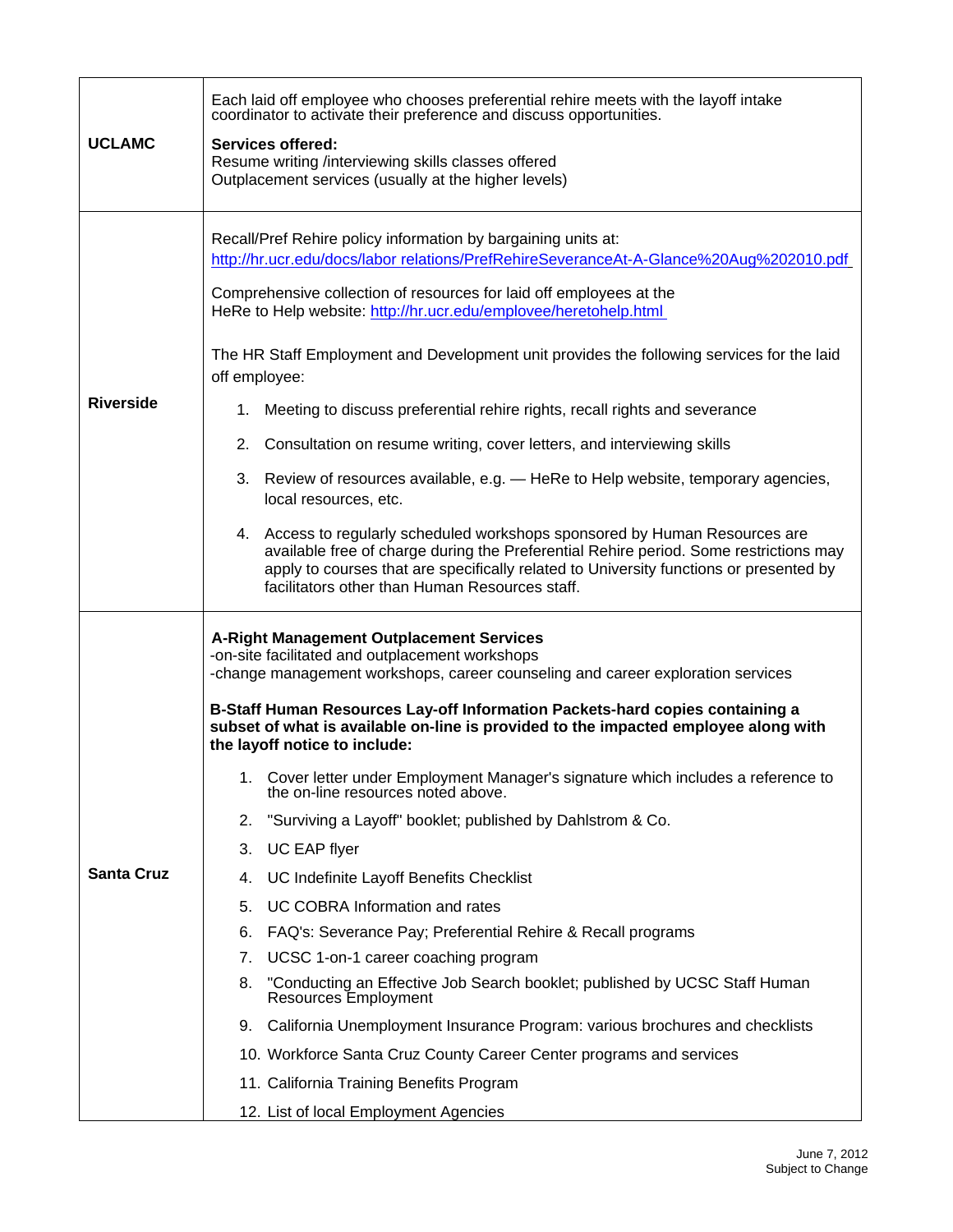| Santa Barbara | The UCSB Career Transition/Outplacement Program provides a wide range of outplacement<br>services and resources at no cost UcSB employees subject to layoff. Outplacement services<br>are optional, individually customized services designed to minimize the impact of layoffs by<br>assisting staff in dealing with job loss and career transition. The UCSB program provides this<br>support through in-kind services offered through various Human Resources units, such as<br>the Academic & Staff Assistance Program, Employment, Benefits, as well as an employer-<br>paid individual career transition sessions provided by a local consultant. More information<br>available at: http://hr.ucsb.edu/labor/ucsb career transition out <sup>p</sup> lacement program.php |
|---------------|---------------------------------------------------------------------------------------------------------------------------------------------------------------------------------------------------------------------------------------------------------------------------------------------------------------------------------------------------------------------------------------------------------------------------------------------------------------------------------------------------------------------------------------------------------------------------------------------------------------------------------------------------------------------------------------------------------------------------------------------------------------------------------|
|               | DEVELOPMENTAL OPPORTUNITIES AND COUNSELING SERVICES<br><b>STAFF DEVELOPMENT AND TRAINING</b><br>Regularly scheduled workshops sponsored by Human Resources are available free of<br>charge during the first six months of the Preferential Rehire period. Some restrictions may<br>apply to courses that are specifically related to University functions or presented by<br>facilitators other than Human Resources staff.<br>A list of courses can be found on the Human Resources website at www.hr.uci.edu - click on<br>Development and Training.                                                                                                                                                                                                                          |
|               | UCI EXTENSION WOMEN AND MEN'S OPPORTUNITIES CENTER<br>The UCI Extension Women's Opportunities Center (WOC) provides career, educational<br>and personal guidance to women and men throughout the community. The Center<br>offers career counseling, workshops, networking and access to the Career Resource<br>Center for the latest reference materials including the internet. For a full listing of their<br>offerings visit www.unex.uci.edu/woc.                                                                                                                                                                                                                                                                                                                           |
| <b>Irvine</b> | <b>Employee Assistance Program</b><br>An enhanced Employee Assistance Program (EAP) is available to faculty and staff employed<br>on campus. EAP now includes three different components: clinical, personal, and work/life<br>services. This program will be administered by Cascade Centers, with oversight from Human<br>Resources. The Employee Assistance Program (EAP) is a free confidential service. All of the<br>services provided under EAR are available by a single point of contact via a toll-free<br>telephone number at (800) 433-2320, 24/7. Multilingual counselors are also available.<br>Faculty, academics, and staff need to identify themselves as employees of UC Irvine.                                                                              |
|               | More information about these services is also available from the "Employee Assistance"<br>section of the Cascade Centers Web site at http://www.cascadecenters.com. Employees can<br>watch a brief orientation video at http://www.cascadecenters.com/catalogFiles/cfil11221.wmv                                                                                                                                                                                                                                                                                                                                                                                                                                                                                                |
|               | <b>ENHANCED SERVICES</b>                                                                                                                                                                                                                                                                                                                                                                                                                                                                                                                                                                                                                                                                                                                                                        |
|               | There are two elements to the UC1Re-employment Program.                                                                                                                                                                                                                                                                                                                                                                                                                                                                                                                                                                                                                                                                                                                         |
|               | The first element involves continuation of the employee's medical insurance coverage for an<br>additional four months beyond that which would normally occur, unless specifically declined<br>by the employee. The University will pay the employer portion of the medical insurance<br>premium and the employee will be responsible for their portion of the gross premium,<br>including any administrative fees. The Benefits Department is available for assistance in<br>coordinating such additional coverage.                                                                                                                                                                                                                                                             |
|               | The second element establishes an additional incentive for managers filling vacant positions<br>to give serious consideration to employees being laid off or to individuals already on the<br>preferential rehire list. When a campus department hires such an individual, funding for one<br>full month of the person's salary will be provided through centralized funding sources. This,<br>coupled with the six-month trial employment period, not only provides a direct reemployment<br>incentive but also recognizes the re-training costs often experienced by hiring departments.<br>This incentive is available for UCI Campus-funded career positions filled by laid-off UCI<br>Campus employees.                                                                    |